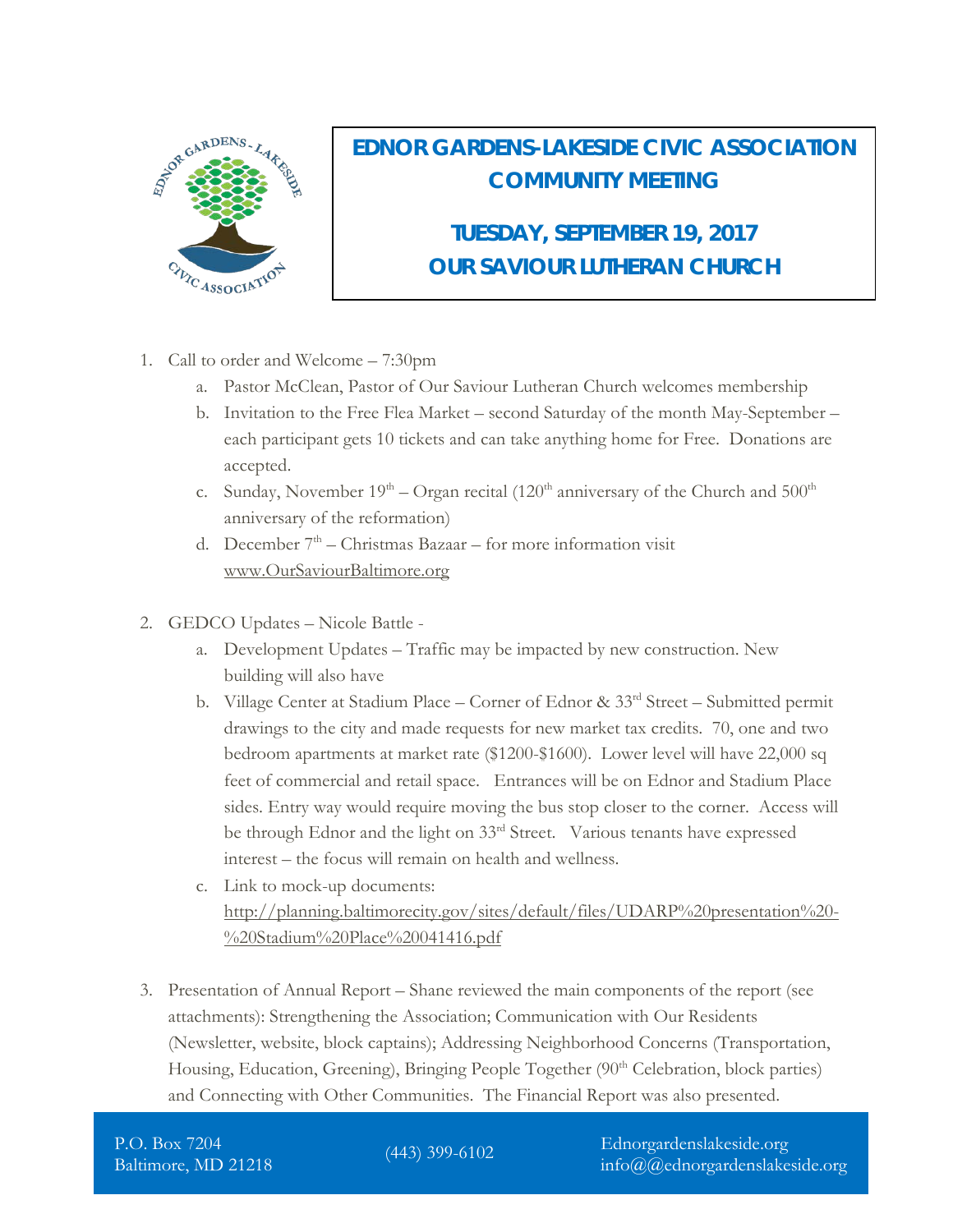- 4. NE Police District Police Update Major Shorter
	- a. Red light and speeding camera on 3500/3600 Block of Loch Raven Blvd.
	- b. 20 Day Crime (Aug 20 Sept 16) 20 Part I Crimes burglaries and larcenies. Many have been open windows and open doors.
	- c. Prevention reminders install locks and jams in windows if they are open. Refrain from leaving cars running to warm them up in the winter time (could result in a \$500 ticket). Be mindful of phone use during evenings.
	- d. School time working with school police to patrol neighborhood (Alameda, Loch Raven, St. Loh, 33<sup>rd</sup> Street) to prevent robberies. Develop relationships with MERVO.
	- e. Captain Shorter introduced Ivan Bates as a guest to the meeting.
	- f. Mr. Rivers, Principal from MERVO addressed the crowd MERVO leadership tries to find a balance between protecting students in the school and working with the community to address concerns. Residents are encouraged to take pictures and send them to the administration so that students can be identified and school deans can address the behavior. We need to work together. Apprehension about safety issues involved with taking pictures can be worked out with BCPD.
	- g. Question raised about possibility about restorative practices with students can the community assist? MERVO has a restorative practice program – mediation practices, etc. Opportunities for proactive
	- h. Contact Information
		- i. 410-396-7684 Direct line to MERVO Principal Office
		- ii. Mervo.org not for pressing matter, but for ongoing problems.
		- iii. Baltimore City Text Tips Anonymous 443-902-4824
- 5. Nominations Committee Presentation Alex Garcia
	- a. Elections at November Meeting
	- b. E-mail [nominationing@ednorgardenslakeside.org](mailto:nominationing@ednorgardenslakeside.org) to make nomination
	- c. Nomination packet was presented to members and expectations for nomination process were shared (see attachments)
- 6. Presentation of Bylaws Amendments Arthurine Walker reviewed bylaw changes (see attachments)
	- a. To maintain continuity on board, positions would be appointed for 2 years terms and implementation would be staggered
		- i. Suggestion made to remove "one half of the officers" in language.
		- ii. Motion to accept motion was made and seconded motion passed unanimously
	- b. Motion to remove word "not" from Article VII, Section 4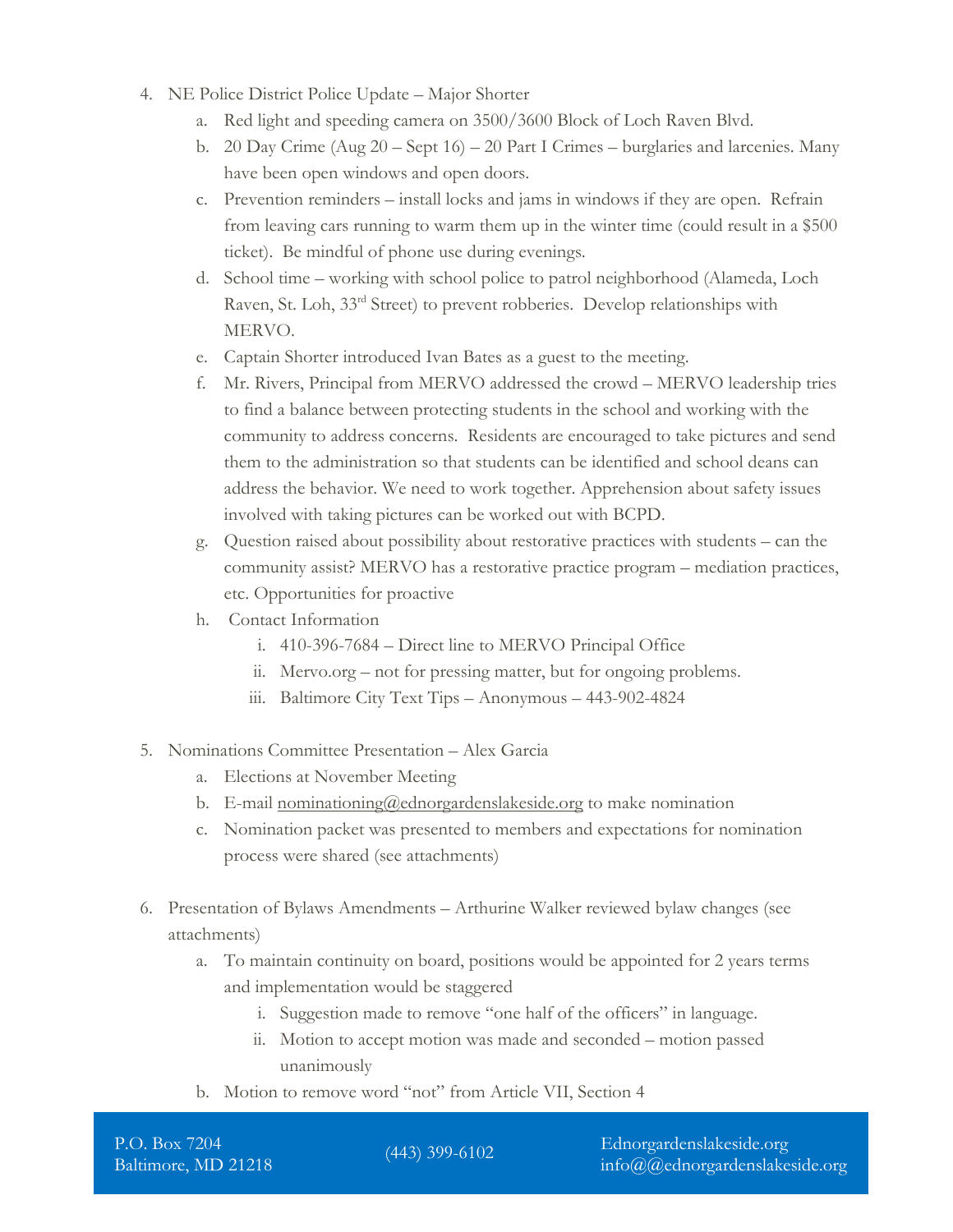- i. Motion to accept motion was made and seconded motion passed unanimously
- c. Section 2: Change both figures in the paragraph to \$1000.00
	- i. Several members raised concerns with the dollar amount.
	- ii. There was some consensus to move from \$25 to \$250 with an understanding that we may need to review this dollar amount again in future years.
	- iii. Motion to accept motion was made and seconded motion passed unanimously
	- iv. Updated bylaws are available in the attachments
- 7. Baltimore City Police Department of Justice (DOJ) Consent Decree Presentation
	- a. Context Consent Decree is 227 page document that outlines expectations of DOJ and Baltimore City Police Department that will focus on reforms and compliance.
		- i. DOJ was adopted January 19, 2017. After several motions for extensions and judicial review, the decree has been
		- ii. See Timeline attachment
	- b. Ganesha M. Martin, Compliance, Accountability & External Affairs Division, Baltimore Police Department – [Ganesha.Martin@BaltimorePolice.org,](mailto:Ganesha.Martin@BaltimorePolice.org) 443-984-7366
		- i. BCPD started a compliance department 1.5 years in advance of the Consent Decree being enacted. Youth, Mental Illness, LGBTQ community interactions all included in new department.
		- ii. See flowchart and other handouts for explanation of how the consent decree is actualized.
		- iii. Independent Monitoring Team and auditors will determine whether or not BCPD fulfilled consent decree (identified issues, create an action plan, train officers and assess effectiveness).
		- iv. Community Liaisons are also in place to engage, inform and empower stakeholders about the consent decree.
	- c. Molly Amster from Campaign for Justice Safety & Jobs
		- i. Consent decree is one, big way to reform policing in Baltimore. But it is not the only way.
		- ii. Communities can get engaged by
			- 1. Attending a meeting of the Civilian Oversight Boards Sept 21, 2017, 5-7 1510 West Lafayette Ave
			- 2. Attend meetings of the Civilian Review Board 6pm., Third Thursday of each month, 6 Redwood Street
			- 3. Review work of the Police Trial Board all information is public.
			- 4. For more information: [www.justicesafetyandjobs.org](http://www.justicesafetyandjobs.org/) Twitter: Justice4Bmore